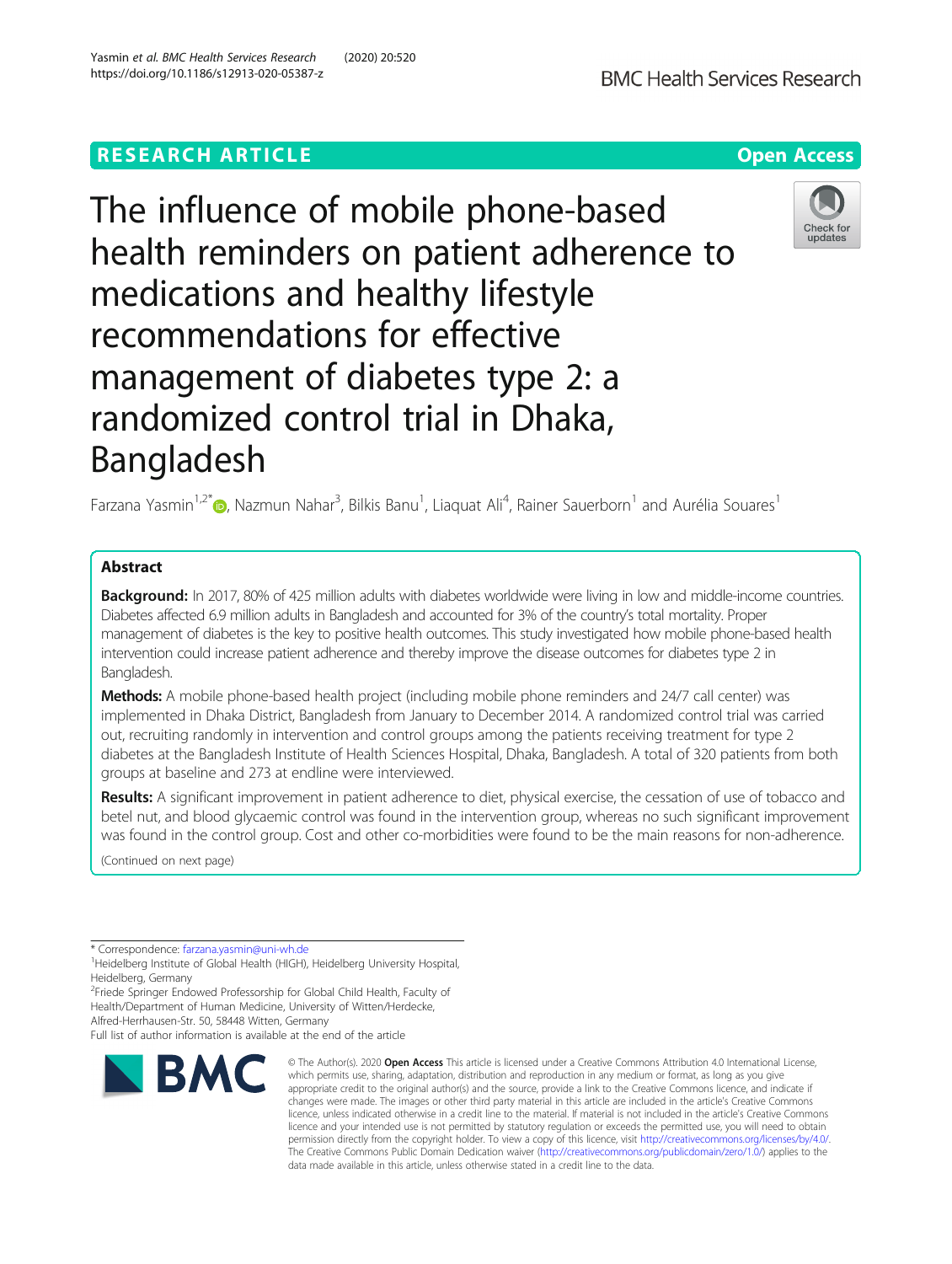(Continued from previous page)

**Conclusion:** A mobile-health intervention should be considered as an additional option for non-communicable disease programs.

Keywords: Adherence, Diabetes type 2, Mobile health, Health outcomes, Interactive voice call, Call center, Bangladesh

### Background

Non-communicable diseases (NCDs) have emerged as a serious challenge for health and economic development in low and middle-income countries (LMICs) [[1\]](#page-10-0). NCDs have considerably increased premature mortality and morbidity and put a double burden of diseases (adding to existing burden of communicable diseases) on health systems through increased service utilization and overall treatment cost [\[1,](#page-10-0) [2\]](#page-10-0). In resource-limited health settings, NCDs also act as a barrier to poverty alleviation and sustainable development  $[1, 2]$  $[1, 2]$  $[1, 2]$  $[1, 2]$ . Among the NCDs, diabetes is one of the rising public health concerns for both developed and developing countries [\[1\]](#page-10-0). In 2017, 425 million adults (20–79) worldwide had diabetes, 80% of them were living in LMICs. The number is projected to increase up to 629 million by 2045 [\[2\]](#page-10-0). Diabetes-related deaths were four million worldwide in 2017 [[2](#page-10-0)]. In the same year, Bangladesh had 6.9 million adults living with diabetes; the number is projected to increase up to 13.7 million by 2045 [[2,](#page-10-0) [3\]](#page-10-0). Diabetes-related deaths account for 3% of the total mortality in the country [[4\]](#page-10-0). In 2010, diabetes ranked 16th for the years of life lost (YLL) and 12th for the disabilityadjusted life years (DALY) in Bangladesh [[5,](#page-10-0) [6](#page-10-0)]. The annual cost of diabetes is USD 51.4 per person in Bangladesh; up to 40% of the people could not afford treatment in 2011 [\[3,](#page-10-0) [7](#page-10-0)] mainly due to the high percentage (67%) of out-of-pocket payment (OOP) [[8](#page-10-0)]. Bangladesh is now experiencing a demographic and epidemiological transition. Rapid urban growth (3.5% annually) has led to increased sedentary lifestyles, higher calorie consumption, and more stressful life conditions. All these elements combined with a growing elderly population and lack of awareness about healthy lifestyles contributed to the increased diabetes prevalence [\[9,](#page-10-0) [10](#page-10-0)].

Adherence to treatment for chronic diseases such as diabetes is crucial for better outcomes. Adherence is defined as the extent to which a patient's behavior corresponds with the agreed medications and lifestyle recommendations from a health care provider [\[11\]](#page-10-0). Non-adherence evidenced higher mortality and morbidity, progression of complications, poor disease outcomes, and an overall lower quality of life [\[12\]](#page-10-0). It has also economic consequences including repeated physician visit and laboratory test, increase hospitalization, disability, and premature death [\[13,](#page-10-0) [14\]](#page-10-0). Adherence varies widely across different disease conditions, treatment regimens, and patient populations. On average, 25% patients are non-adherent to acute diseases treatment, whereas 50% or more in chronic conditions such as diabetes [\[13,](#page-10-0) [15,](#page-10-0) [16](#page-10-0)]. The key steps to delay disease progression are early diagnosis, access and adherence to treatment, and adherence to healthy lifestyle modification recommendations, particularly a healthy diet and physical exercise practice. Therefore, mobile health or m-Health (mobile phone-based delivery of health services) came into consideration as an addition to the existing health system to ensure the sustainable and cost-effective treatment of DM 2 not challenging further the country's health system and economy and to improve patients' adherence and thereby, disease outcomes.

In Bangladesh, 97.5% (156 million people out of 160 million) of individuals had access to a mobile phone in 2018 [[17,](#page-10-0) [18](#page-10-0)]. This wide range of coverage offers the opportunity to use mobile phone-based services (such as short message services SMS, interactive voice calls, call centers etc.) to improve the provision of personalized health care. This could potentially enhance adherence and disease outcomes, which in turn may help to reduce health system burden and health care cost in LMICs [\[19](#page-10-0)]. But, the utilization of m-Health services has not yet reached its full potential. This is especially the case for the following sub-groups: the elderly, who lack both information on modern technology and motivation to use it (factor age); female, who have less ownership as a result of male control over household mobile phone ownership (factor sex); illiterate people, who have less access, information, use, acceptance and understanding of modern technology (factor literacy); low income group, who lack money to top-up a mobile phone (factor economic status); and population in rural and hard-to-reach areas, who lack a mobile network, infrastructure and electricity (factor geographical location) [\[20](#page-10-0)–[30](#page-10-0)]. But, no study has been conducted in Bangladesh so far using only mobile phone interactive voice call applications independent of internet access to increase the patients, adherence and disease outcomes of diabetes type 2 (DM 2) irrespective of their sociodemographic and economic status. Therefore, this study hypothesized that mobile phone-based health reminders increase patient adherence to medications and other healthy lifestyle modification recommendations for effective management of DM 2 in Bangladesh.

### Methods

### Study design, sampling and data collection

A mixed-method, sequential explanatory design was used in this study. The quantitative part was followed by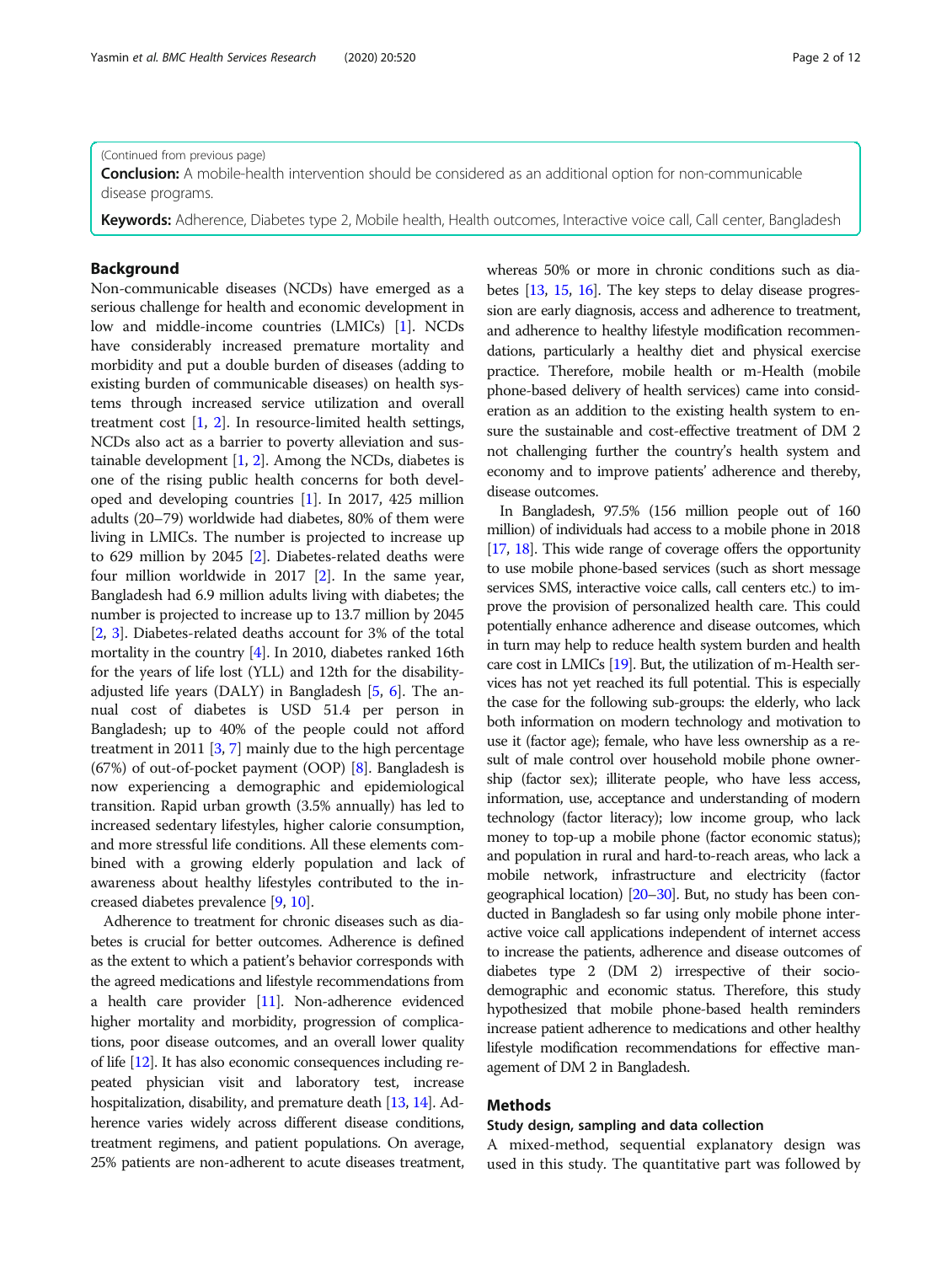a smaller qualitative component (18 qualitative in-depth interviews have been conducted among the patients included in the survey). Only the quantitative results will be presented in this paper. An m-Health intervention was implemented for one year (January to December 2014) in Dhaka district, Bangladesh. It was a joint study of the Heidelberg Institute of Global Health (HIGH), Heidelberg University Hospital, Germany and the Bangladesh University of Health Sciences (BUHS), Bangladesh. Patients who visited the out-patient department of the Bangladesh Institute of Health Sciences (BIHS) hospital, Dhaka for DM 2 consultation constituted the sampling frame. The sample size was calculated based on an expected 15% increase in adherence, with  $p = 0.05$  and 80% power. The expected increase of adherence was taken based on the local analysis of experts (BUHS research group). Based on the calculation, 320 patients were included in the baseline study with an equal number of patients in the intervention (160) and in the control group (160) following a non blinded Randomized Control Trial (RCT) design (Fig. [1\)](#page-3-0). The concept of the intervention was explained to the participants of both groups and they were informed in which arm they were included. The inclusion in the intervention or control group was only done upon participants agreement.

According to hospital data, around 40 patients were receiving health services for DM 2 at the BIHS out-patient department daily. Considering the time frame of data collection (2 months or 50 working days) and the need to achieve the total calculated sample size, seven interviews were conducted each day. The first patient was randomly selected for each group (intervention and control) using the lottery method among the first five patients by the interviewer. From then on, every fifth patient was interviewed for both groups. In case a patient did not agree to participate or was not fulfilling the inclusion criteria (receiving treatment for DM 2, having a personal mobile phone and voluntary participation), the next patient was selected. Each patient of the intervention group signed an informed consent form both at baseline and endline surveys. Patients were interviewed immediately after getting enrolled and registered into the electronic server system. An automated message was sent to every patient's mobile phone informing them about their integration into the system and the opportunity to call for the 24/7 call center services. Due to the overall low literacy rate and the presumed lower ability to use all functions of a mobile phone (especially by the older age group), each patient also received a personal call to confirm his/her registration. It also served the purpose to validate the patient provided number. After validation, 17 patients were replaced following the same procedure due to an incorrect number or a switched off mobile phone. During baseline data collection, two

patients from the intervention and three patients from the control group were unable to take part in the interview due to sickness and were replaced. No patient refused to take part in the interview in general or to be included in intervention or control group. The baseline data collection period was January to February 2014.

The endline data collection period was extended from January up to May 2015 due to political unrest in the country. A structured questionnaire was used to conduct the baseline and the endline survey. The questionnaire enclosed 12 sub-sections: (1) General survey information including interview ID, groups, name, address, mobile number, date and time of the interview, (2) Sociodemographic information, (3) Diseases and therapeutic information, (4) Knowledge and perception of diabetes, (5) Perception of health care services, (6) Adherence to the medication advice, (7) Adherence to the dietary advice, (8) Adherence to the physical exercise advice, (9) Adherence to the other life-style modification measures advice, (10) Cost information about the use of out-patient services (in the last 3 months), (11) Cost information about the use of in-patient services (in the last 3 months), (12) Anthropometric and bio-medical information; these measurements were collected from the patient's prescription and diabetic guidebook. The interviews were conducted in Bangla. Each interview lasted about 45 to 50 min and took place at the BUHS hospital, Dhaka, Bangladesh.

To ensure a complete and accurate data collection, the interviewers were strongly monitored through a random check of data collection procedure. The completeness and coherence of information collected were checked during and after the data collection by checking systematically for missing values, incorrect, inappropriate and/ or inconsistent entries, similar questions at different points of the interview, systematic patterns, and errors.

#### The m-health intervention

There were two types of services offered under this project which were only received by the interervention group participants. The control group participants were only getting the regular hospital services. First, a patient reminder system through interactive voice calls to support the patients following the recommendations received at hospital for medication, diet, physical exercise, hospital visits, and other lifestyle modification measures (e.g. stop using tobacco, betel nuts, etc.). The voice call interaction was personalized according to the information collected during the baseline survey about the patients, their disease conditions (stage, related complications if any and other co-morbidities, and blood glucose control level) and treatments (prescribed medicine/s inlcuding name, dose, frequency, oral or insulin and other advices). Patients received a call over their mobile phone every 10 days, except Fridays and other national holidays. In case, a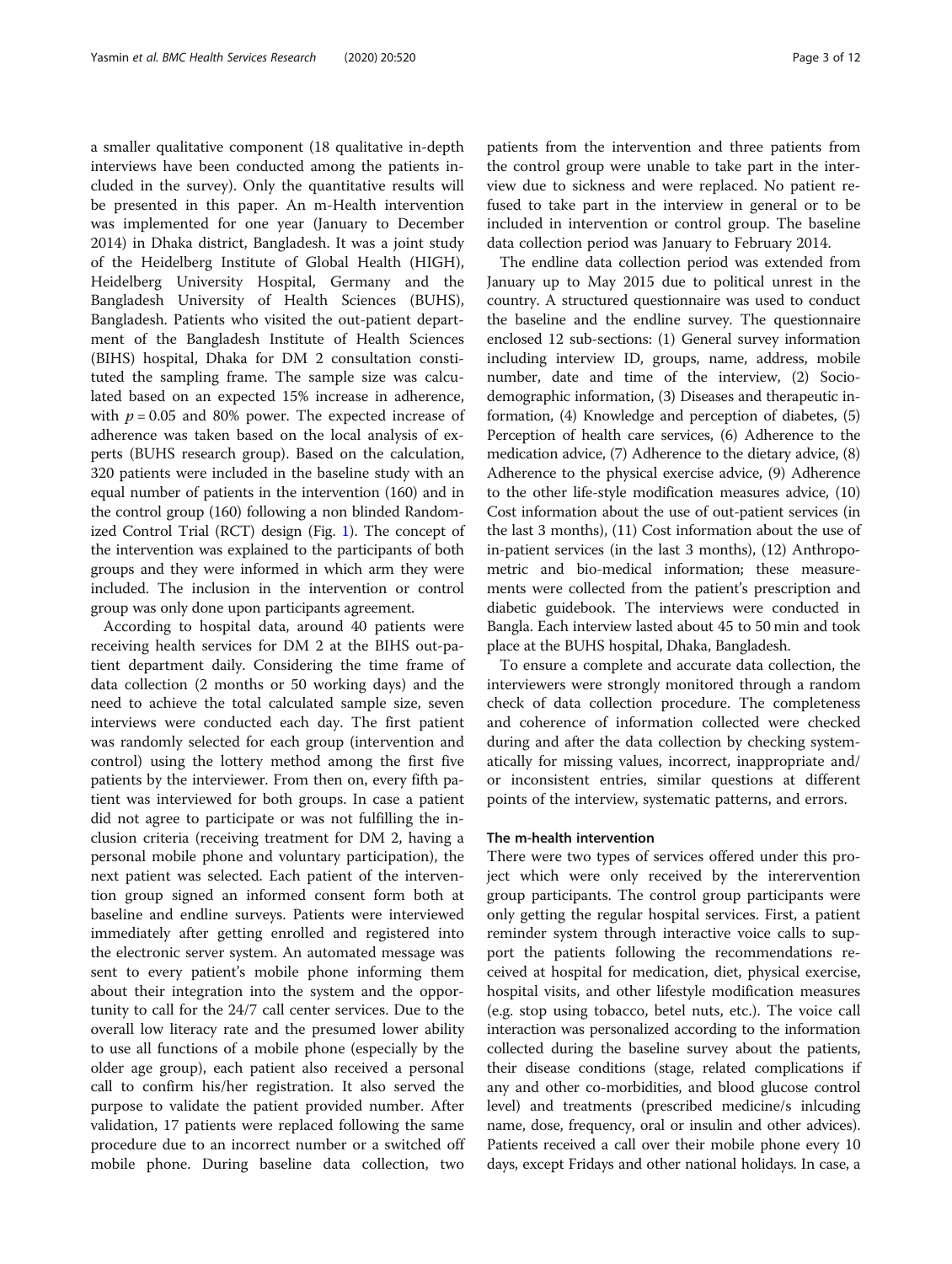<span id="page-3-0"></span>

patient did not answer the call, it was repeated three times on the same day at one-hour interval. If it was not convenient for a patient to talk, the call was repeated at a convenient time for the patient on the same day. If a patient was still not reachable, s/he was called again within the next 3 days. A call was considered successful if a full conversation with the patient was made. The average duration of each call was 10 min. A register was maintained to record all the voice call communications. Patients also received a reminder call one or two days before their scheduled hospital visits. Second, a 24/7 call center service. Patients could access a physician to get health-

related information and suggestions. The BIHS hospital was responsible for the patient reminder and the Telemedicine Reference Center Ltd. (TRCL) & e-Health Solutions was responsible for the call center. Services were provided free of cost during the intervention period. The information regarding the patients who called from the intervention group was directly received from the call center.

### Data analysis

Adherence was measured according to the following criteria: 1) Adherence to medication intake: a patient was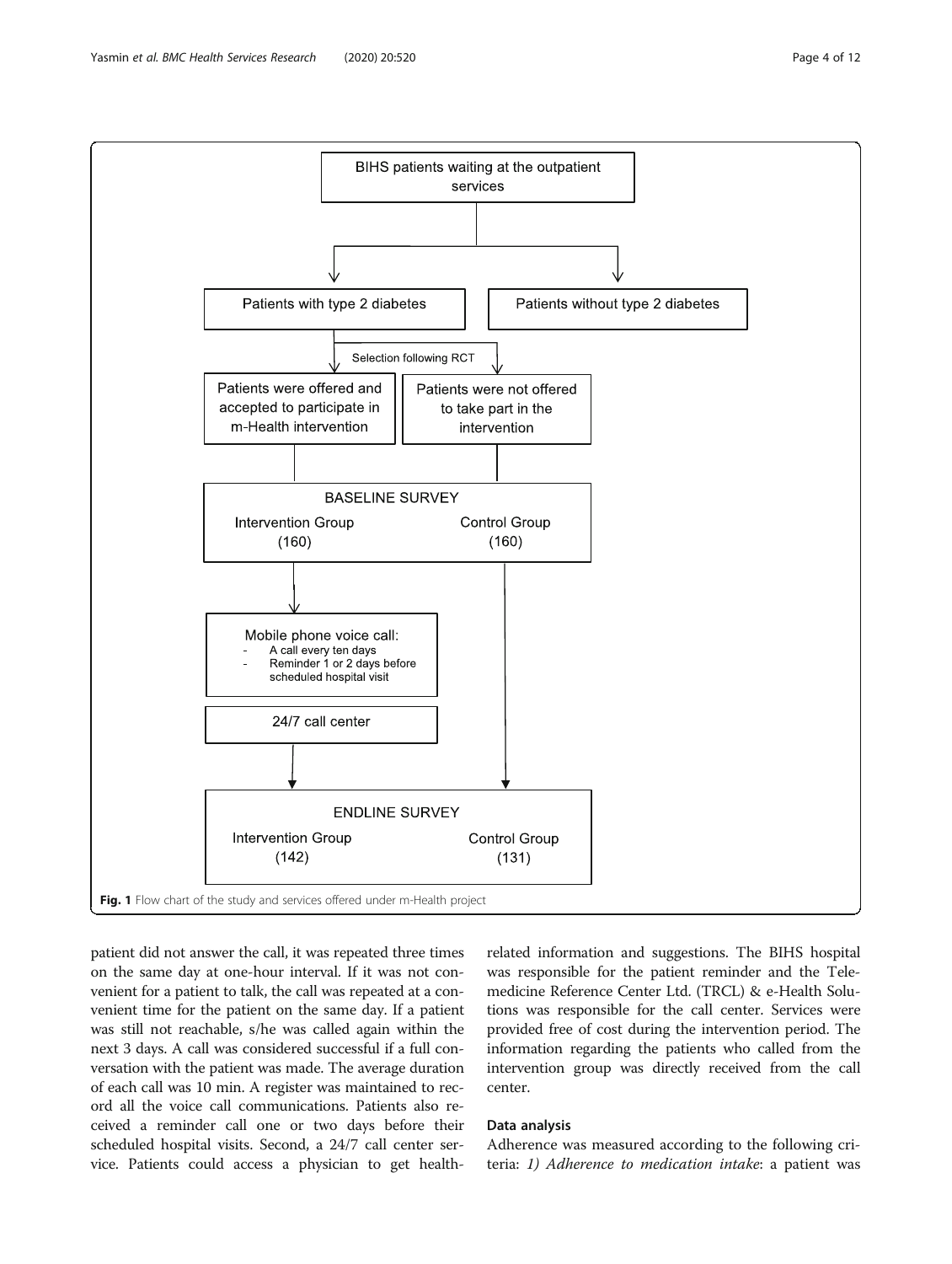<span id="page-4-0"></span>

considered adherent if s/he had taken the medication(s) according to the physician's advice for dose, frequency, route of administration and duration of the treatment and without having missed any intake; 2) Adherence to lifestyle behavioral changes: a) Diet: a patient was considered adherent if the calorie intake (carbohydrate CHO, protein, fat, and total Kilocalorie) was within a 10% margin (positive or negative) of the recommended value according to the Bangladesh Diabetes association Guide Book-BADAS patient book. Vegetable and fruit intake practice was analyzed according to recommendation, b) Physical exercise: a patient was considered adherent if s/he was walking at least 30-min per day for at least 5 days or 150 min in a week (according to WHO recommendation), c) Cessation of smoke or smokeless tobacco and betel nut: a patient was considered adherent if s/he stopped using smoke or smokeless tobacco and betel nut (according to physician advice); 3) Biomedical outcomes: a patient was considered at a controlled blood glucose level if the fasting blood glucose level was < 7.0 mmol/L, and the blood glucose level 2 h after breakfast was < 11.1 mmol/L (according to WHO reference value).

The effects of the m-Health intervention were analyzed by comparing the baseline and the endline estimates as well as the intervention and the control group estimates. The analysis was conducted using STATA IC 11 and considered all results with  $p$  values  $< 0.05$ as being statistically significant. A multivariable logistic regression model was used to assess the association of potential factors such as age, sex, and other factors on a different dimension of adherence: total calorie intake, physical exercise, avoidance of tobacco and betel nut, and fasting blood glucose control. All models were adjusted for adherence at baseline and sex. All other behavioral and demographic variables were only kept in the final model when the reported  $p$ -value was < 0.05.

#### Results

A total of 320 patients at baseline (160 from each group) and 273 patients at endline (142 patients from the intervention and 131 patients from the control group) were interviewed. The remaining 47 patients (18 from the intervention and 29 from the control group) could not be interviewed due to sickness, hospitalization, staying outside Dhaka during the interview period, switched off mobile phones (mainly control group), a refusal to being interviewed (mainly control group), and death.

### Sample characteristics

The mean age was 53 and 51 years in the intervention and the control group respectively. The majority of the patients were female (around 75% in both groups), which was consistent with the hospital record. More than half of the patients had finished secondary school (around 53% in both groups). Around 70% of the patients from both groups were housewives. The patients were mainly from the nuclear families (75% in both groups), and the number of family members averaged four. About 55% of the patients from both groups reported to have a monthly family income between 117 and 465 Euros (Table [1\)](#page-5-0).

### Information about diseases and hospital services

The average number of years living with diabetes was seven years in the interervention and six years in the control group. In both groups, 37% of patients had a positive family history of diabetes. More than half of the patients received services at BIHS hospital for more than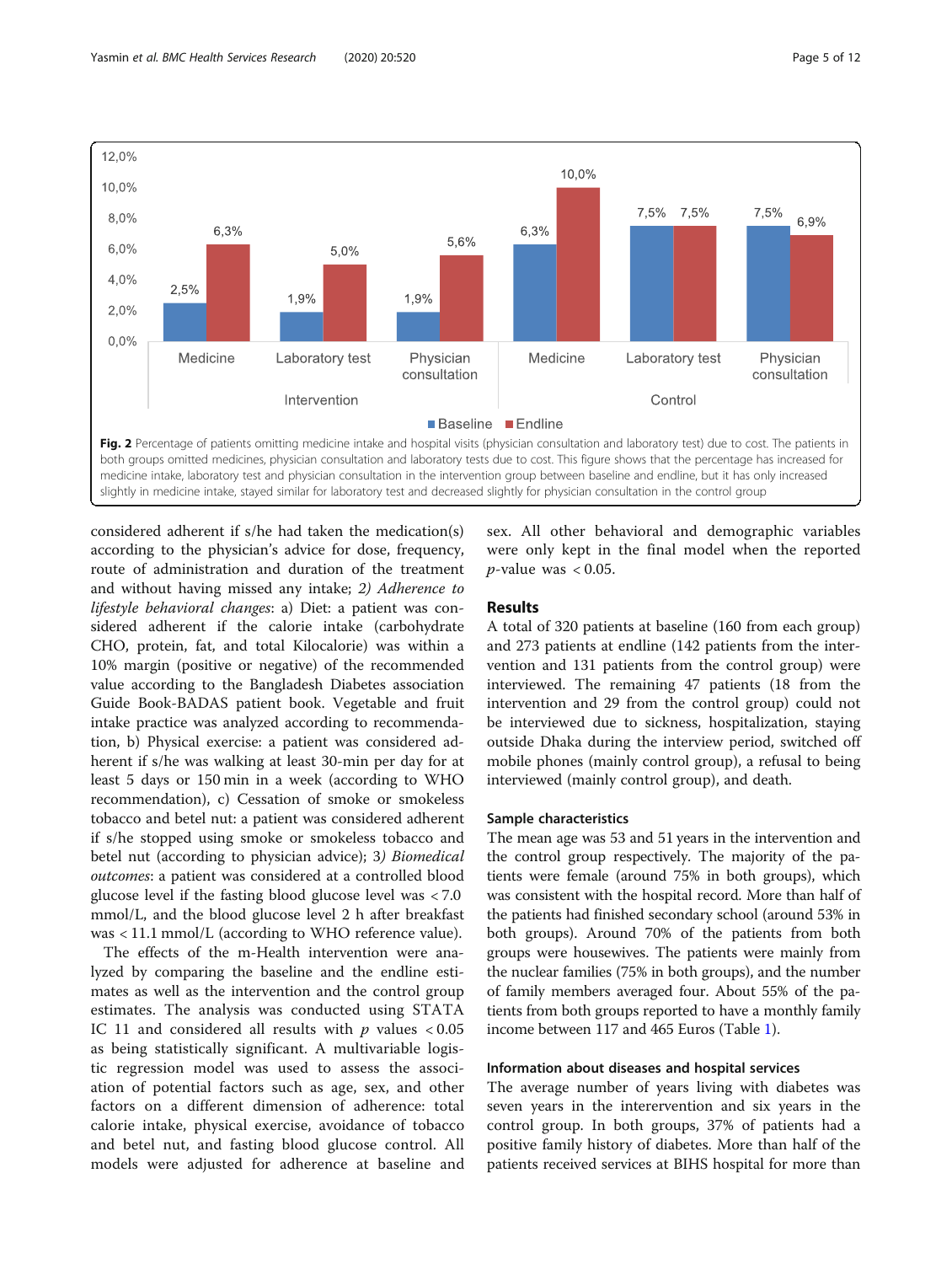| Variables                                            | Intervention |        | Control                   |        |       |
|------------------------------------------------------|--------------|--------|---------------------------|--------|-------|
| Group Size                                           | $N = 160$    | 100.0% | $N = 160$                 | 100.0% |       |
| Average Age [range in years]                         | 53 [30-85]   |        | 51 [30-75]                |        | 0.011 |
| No. of female                                        | 119          | 74.0%  | 130                       | 81.0%  | 0.14  |
| Marital status                                       |              |        |                           |        | 0.422 |
| Never married                                        | $\mathbf 0$  | 0.0%   | $\mathbf{1}$              | 0.5%   |       |
| Married                                              | 126          | 79.0%  | 130                       | 81.0%  |       |
| Divorced                                             | $\mathbf{1}$ | 0.5%   | $\overline{2}$            | 1.5%   |       |
| Widow                                                | 33           | 20.5%  | 27                        | 17.0%  |       |
| Education                                            |              |        |                           |        | 0.017 |
| No Formal schooling                                  | 24           | 15.0%  | 27                        | 17.0%  |       |
| Primary school                                       | 39           | 25.0%  | 44                        | 28.0%  |       |
| Secondary school                                     | 83           | 52.0%  | 89                        | 55.0%  |       |
| University level                                     | 14           | 9.0%   | $\mathbf 0$               | 0.0%   |       |
| Work status                                          |              |        |                           |        | 0.524 |
| Government Job                                       | 9            | 5.5%   | 9                         | 5.5%   |       |
| Private Company                                      | 3            | 2.0%   | 12                        | 8.0%   |       |
| Self-employed (business)                             | 21           | 13.0%  | 14                        | 9.0%   |       |
| Homemaker (housewife)                                | 110          | 69.0%  | 114                       | 71.0%  |       |
| Retired person                                       | 17           | 10.5%  | 10                        | 6.0%   |       |
| Unable to work                                       | $\mathbf 0$  | 0.0%   | $\ensuremath{\mathsf{1}}$ | 0.5%   |       |
| Type of family                                       |              |        |                           |        | 1.000 |
| Nuclear                                              | 120          | 75.0%  | 120                       | 75.0%  |       |
| Combined                                             | 40           | 25.0%  | 40                        | 25.0%  |       |
| No. of family members contributing in family income  | 116          |        |                           |        | 0.142 |
| 1 member                                             | 34           | 73.0%  | 102                       | 64.0%  |       |
| 2 members                                            | 7            | 21.0%  | 44                        | 27.0%  |       |
| 3 members                                            | 3            | 4.0%   | 11                        | 7.0%   |       |
| 4 members                                            |              | 2.0%   | 3                         | 2.0%   |       |
| Monthly Family Income (in Euro; 1 Euro = 86.024 BDT) |              |        |                           |        | 0.233 |
| < 116                                                | 12           | 7.0%   | 19                        | 12.0%  |       |
| 117-465                                              | 88           | 55.0%  | 91                        | 56.0%  |       |
| > 465                                                | 40           | 25.0%  | 36                        | 22.5%  |       |
| Refused to answer                                    | 3            | 1.5%   | $\overline{7}$            | 4.0%   |       |
| Don't know                                           | 17           | 11.5%  | $\overline{7}$            | 4.0%   |       |

<span id="page-5-0"></span>**Table 1** Socio-demographic characteristics of the intervention and the control group

three years (64 and 56% in the intervention and the control group, respectively). Waiting time was less than 30 min for physician consultations and laboratory tests. The information of this section were collected only during the baseline survey.

# Adherence to medication intake and hospital visit practice

Self-reported adherence to medication intake was more than 90% in both groups at baseline and endline. Some patients reported omitting medications, physician consultations, and laboratory tests time to time due to financial problems. The omitting of medication, laboratory test and physician consultation increased between baseline and endline, both in the intervention and the control group. But the differences were not statistically significant (Intervention group:  $p = 0.102$ ,  $p = 0.14$ , and  $p = 0.08$  respectively; Control group:  $p = 0.25$ ,  $p = 0.97$  and  $p = 0.84$  respectively) (Fig. [2\)](#page-4-0).

## Adherence to dietary practice

Adherence to the recommended amount of carbohydrate and total kilocalorie intake per day improved significantly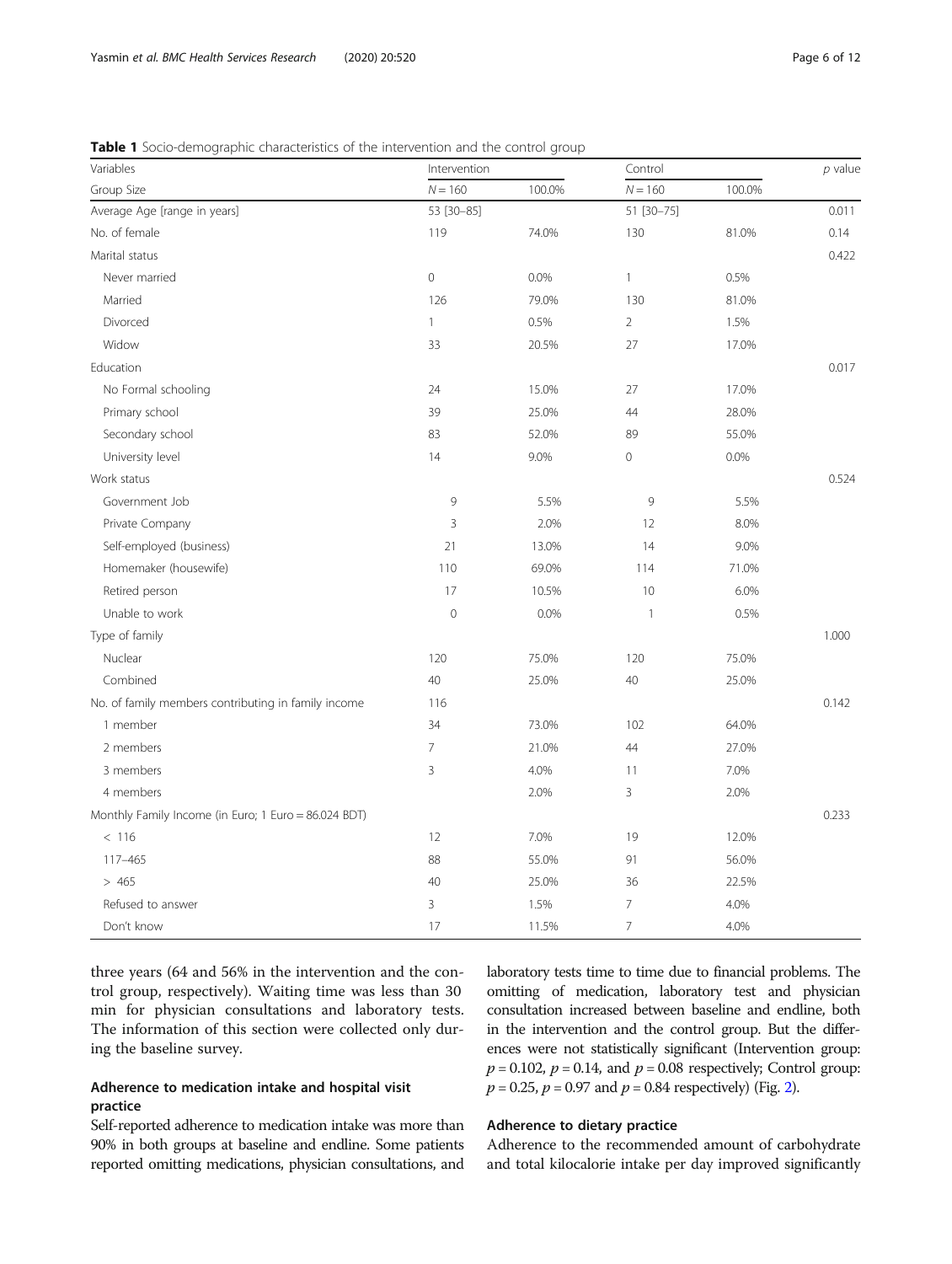

between baseline and endline ( $p = < 0.001$  in both cases) in the intervention group, but not for protein and fat intake  $(p = 0.072$  and  $p = 0.158$  respectively). In the control group, no improvement was found in carbohydrate, protein, fat or total kilocalorie intake per day ( $p = 0.409$ ,  $p =$ 0.56,  $p = 0.162$  and  $p = 0.187$  respectively). In both groups (at baseline and endline), the non-adherent patients reported taking a lower amount of calories per day than recommended. All patients in both groups adhered to vegetable intake recommendations at baseline and endline. Fruit intake practice increased significantly in the intervention group ( $p = < 0.001$ ), but not in the control group ( $p = 0.260$ ) (Fig. 3).

### Adherence to physical exercise practice

No patient reported doing moderate to vigorous intensive activity. Both groups reported having sedentary behavior, spending an average of four hours per day in a sitting position. Sedentary behavior was defined as spending time sitting at work or home, or spending time traveling in a car, bus, train, reading, playing cards or watching television. It did not include time spent sleeping. The mean number of days of exercise per week increased in the intervention

Table 2 Mean number of days of exercise per week and hours of exercise per day

| Exercise-days per week | Intervention |                | Control         |                |  |
|------------------------|--------------|----------------|-----------------|----------------|--|
|                        | Baseline     | <b>Fndline</b> | Baseline        | <b>Fndline</b> |  |
| Mean                   | 4.6          | 6.13           | 5.08            | 5.28           |  |
| $p$ value              | $p = 0.001$  |                | $p = 0.538$     |                |  |
| Exercise-hours per day | Intervention |                | Control         |                |  |
|                        | Baseline     | <b>Fndline</b> | <b>Baseline</b> | <b>Fndline</b> |  |
| Mean                   | 0.45         | 0.52           | 0.57            | 0.45           |  |
| $p$ value              | $p = 0.118$  |                | $p = 0.027$     |                |  |

group between baseline and endline (baseline: 4.6 days and endline: 6.13 days;  $p = < 0.001$ ), but not the mean hours of exercise per day (baseline: 0.45 h and endline: 0.52 h;  $p =$ 0.118). In the control group, no improvement was reported either in the mean number of days of exercise per week (baseline: 5.08 days and endline: 5.28 days;  $p = 0.538$ ) or in the mean number of hours of exercise per day (baseline: 0.57 h and endline: 0.45 h;  $p = 0.027$ ). The preferred time for physical exercise was before breakfast in both groups (around 78%) (Table 2).

#### Adherence to tobacco control practice

The use of smokeless tobacco, chewing tobacco (e.g., Jorda, Gul), and betel nut decreased three times between baseline and endline in the intervention group (from 24 to 8%;  $p = 0.001$ , but increased slightly in the control group (from 28 to 32%;  $p = 0.467$ ). The use of smoke tobacco or cigarettes decreased in both groups between baseline and endline, but this was not statistically significant (intervention group: from 2.5 to 1.4%;  $p = 0.499$  and control group: from 4.4 to 2.3%;  $p = 0.333$ ).

### Adherence to blood glucose control

The fasting blood glucose level and the blood glucose level 2 h after breakfast improved significantly in the intervention group ( $p = < 0.001$  in both cases). In the control group, the blood glucose 2 h after breakfast decreased significantly ( $p = 0.035$ ), but stayed above the normal reference value. No significant improvement was noticed in the fasting blood glucose level in the control group  $(p = 0.256)$  (Table [3\)](#page-7-0).

### Availing 24/7 call center services

An average of five calls per month were received by the call center from the intervention group participants duirng the one year intervention period. The advices requested were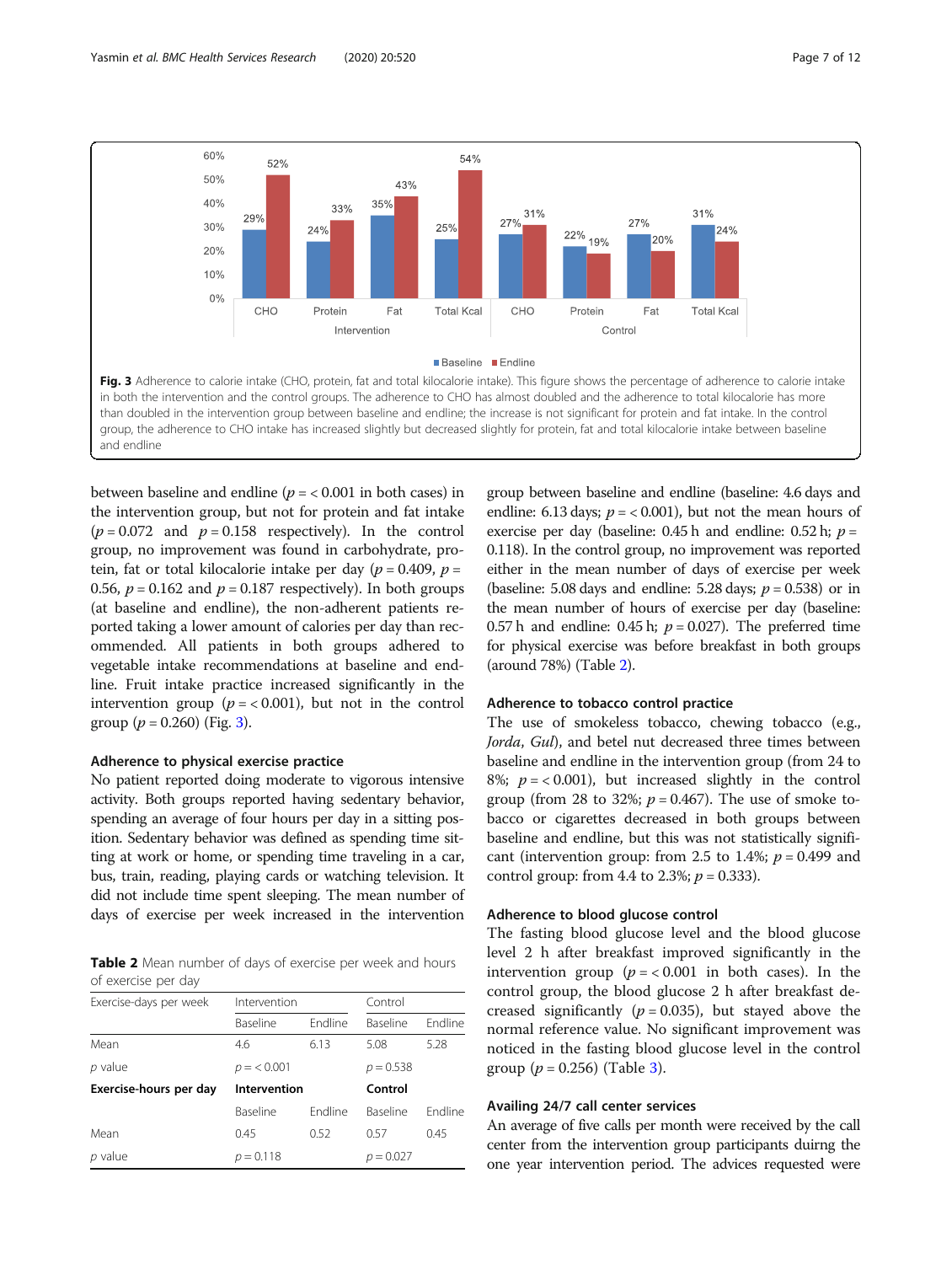### <span id="page-7-0"></span>Table 3 Bio-Medical information at last visit

| Variable                                                         |         | Intervention |                | Control     |         |
|------------------------------------------------------------------|---------|--------------|----------------|-------------|---------|
|                                                                  |         | Baseline     | <b>Fndline</b> | Baseline    | Endline |
| Fasting blood glucose level (ref. value < 7.0 mmol/L)            | Mean    | 8.67         | 6.80           | 8.54        | 8.13    |
|                                                                  | p value | $p = 0.001$  |                | $p = 0.256$ |         |
| Blood glucose 2 h after breakfast<br>(ref. value $<$ 11.1mmom/L) | Mean    | 12.33        | 9.84           | 12.57       | 11.67   |
|                                                                  | p value | $p = 0.001$  |                | $p = 0.035$ |         |

mainly nutritional, general and DM related health concerns e.g. high and low blood glucose level, and other specific health concerns e.g. heart and kindney problem, high blood pressure etc. The participants were suggested to follow their nutritional recommendations as written in their "Patient Book". Advices on general health concerns were also given by the call center physicians. The participants were highly recommended to consult their physicians face-to-face in case of DM and other specific organ related problems.

### Factors associated with adherence

Patients from the intervention group were more likely to adhere to the recommendations on total calorie intake (OR = 4, 95% CI 2.34, 6.83,  $p < 0.001$ ), to walking five or more days in a week (OR = 3.07, 95% CI 1.52, 6.19, p = 0.002), and to smokeless tobacco and betel nut cessation (OR = 4.75, 95% CI 2.16, 10.45,  $p < 0.001$ ) than patients from the control group. Those who already adhered to walking five or more days in a week and avoided smoke

Table 4 Factors associated with adherence to total calorie intake, physical exercise, betel nut and smokeless tobacco cessation, and fasting blood glucose control

| Variables                                 |                        | Adherence: total calorie intake                                 |             |       |             |             |       |  |
|-------------------------------------------|------------------------|-----------------------------------------------------------------|-------------|-------|-------------|-------------|-------|--|
|                                           |                        | crude OR                                                        | 95% CI      | p     | adjusted OR | 95% CI      | р     |  |
| Group                                     | Intervention           | 3.82                                                            | 2.26, 6.43  | 0.00  | 4.00        | 2.34, 6.83  | 0.00  |  |
| Sex                                       | Male                   | 1.98                                                            | 1.13, 3.48  | 0.017 | 1.87        | 1.02, 3.41  | 0.04  |  |
| Adherence at baseline                     | Adherent               | 1.43                                                            | 0.84, 2.42  | 0.18  | 1.62        | 0.91, 2.88  | 0.09  |  |
|                                           |                        | Adherence: walking 5 or more days in a week                     |             |       |             |             |       |  |
|                                           |                        | crude OR                                                        | 95% CI      | p     | adjusted OR | 95% CI      | p     |  |
| Group                                     | Intervention           | 2.37                                                            | 1.24, 4.52  | 0.008 | 3.07        | 1.52, 6.19  | 0.002 |  |
| Sex                                       | Male                   | 0.57                                                            | 0.29, 1.13  | 0.11  | 0.72        | 0.34, 1.52  | 0.39  |  |
| Age                                       | 25-40 years            | ref.                                                            |             |       | ref.        |             |       |  |
|                                           | $41-60$ years          | 0.49                                                            | 0.14, 1.71  | 0.26  | 0.40        | 0.11, 1.47  | 0.17  |  |
|                                           | $>60$ years            | 0.12                                                            | 0.03, 0.45  | 0.002 | 0.10        | 0.02, 0.41  | 0.001 |  |
| Adherence at baseline                     | Adherent               | 1.91                                                            | 1.01, 3.62  | 0.045 | 2.37        | 1.18, 4.77  | 0.01  |  |
|                                           |                        | Adherence: did not smoke tobacco                                |             |       |             |             |       |  |
|                                           |                        | crude OR                                                        | 95% CI      | p     | adjusted OR | 95% CI      | p     |  |
| Group                                     | Intervention           | 5.11                                                            | 2.54, 10.25 | 0.00  | 5.75        | 2.70,12.21  | 0.00  |  |
| Sex                                       | Male                   | 2.41                                                            | 1.03, 5.65  | 0.041 | 1.36        | 0.59, 4.24  | 0.52  |  |
| Education                                 | Up to primary level    | ref.                                                            |             |       | ref.        |             |       |  |
|                                           | Up to higher secondary | 2.62                                                            | 1.41, 4.85  | 0.002 | 2.42        | 1.20, 4.86  | 0.01  |  |
|                                           | Graduation and above   | 5.59                                                            | 0.70, 44.67 | 0.10  | 1.34        | 0.14, 12.12 | 0.79  |  |
| Adherence at baseline                     | Adherent               | 2.79                                                            | 1.48, 5.23  | 0.001 | 2.38        | 1.18, 4.81  | 0.01  |  |
|                                           |                        | Fasting blood glucose control (controlled level = < 7.0 mmol/L) |             |       |             |             |       |  |
|                                           |                        | crude OR                                                        | 95% CI      | p     | adjusted OR | 95% CI      | p     |  |
| Group                                     | Intervention           | 2.97                                                            | 1.78, 4.93  | 0.00  | 3.1         | 1.81, 5.3   | 0.00  |  |
| Sex                                       | Male                   | 0.97                                                            | 1.23, 1.73  | 0.94  | 1.0         | 0.53, 5.3   | 0.98  |  |
| Cost total medicine                       | > 3000 taka            | 0.41                                                            | 0.25, 0.69  | 0.001 | 0.46        | 0.27, 0.79  | 0.005 |  |
| Fasting blood glucose control at baseline |                        | 2.68                                                            | 1.59, 4.50  | 0.00  | 2.97        | 1.71, 5.16  | 0.00  |  |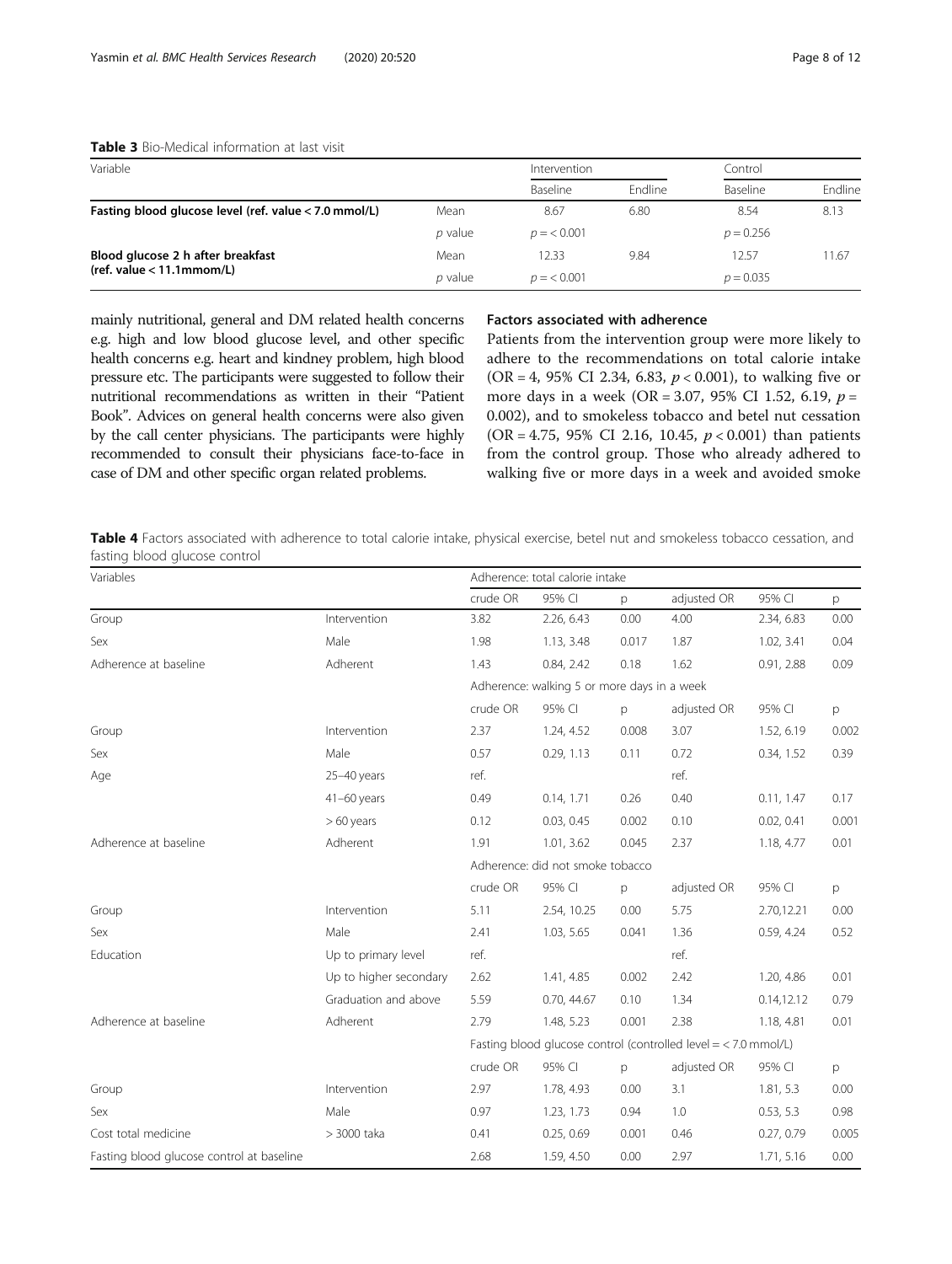or smokeless tobacco and betel nut at baseline were more likely to adhere at endline.

Male patients were more likely to adhere to dietary practice (calorie intake) than female patients. No sex difference for smokeless tobacco and betel nut intake and physical exercise practice was found. Patients older than 60 years were less likely to adhere to walking five or more days in a week than patients between 25 to 40 years. Patients with secondary or higher secondary education were more likely to adhere to the abstinence of smokeless tobacco and betel nut than patients with up to primary level education. Nuclear families, patient were more likely to adhere to smokeless tobacco and betel nut cessation than patients living in extended families. Patients with controlled fasting blood glucose were more likely to adhere to smokeless tobacco and betel nut cessation (Table [4\)](#page-7-0).

#### **Discussion**

Self-reported adherence to medication intake and to hospital visits (physician consultations and laboratory tests) was good in both groups. However, some patients reported omitting medications and hospital visits due to financial problems. The cost of treatment is a risk factor for an uncontrolled blood glucose level. Two studies conducted in Bangladesh and Turkey suggested that the diagnosis, treatment, and control rates of diabetes considerably varied by SES of the patients [\[31,](#page-10-0) [32\]](#page-10-0). An almost non-existent public health insurance system and a huge OOP (out of 67% OOP, 62% are contributing to purchasing medications and physician consultations) make health services unaffordable for a large group of population in Bangladesh [[8\]](#page-10-0). Therefore, there is a need to implement an equitable health financing system that would allow better access to health care and protect patients from catastrophic health care expenditures [\[33](#page-11-0)]. The WHO suggested framework, which includes rational use of essential medications at affordable prices (insulin needs to be included), sustainable financing through public and private funding, and a reliable and functional health and supply system, should also be implemented [[34,](#page-11-0) [35\]](#page-11-0).

The intervention had a positive impact on adherence to dietary recommendations in this study. According to a systematic review, 70% of the identified e-Health and m-Health interventions were effective in improving dietary practices in developing countries [[36\]](#page-11-0). Financial constraints were not found to be a reason for nonadherence for this in general in this study. Most of the patients who were non-adherent reported taking a lower quantity of food than recommended. This is particularly true for protein and fat intake, which could be due to the higher price of these products compared to carbohydrate products. Financial problems were reported as the

main reason for dietary non-adherence in other studies [[37,](#page-11-0) [38\]](#page-11-0). Among the suggestions given in the reminder calls, patients were advised to eat vegetable proteins (e.g. lentils, which is common in Bangladesh) in case of financial constraint. Male patients were more likely to adhere to dietary recommendations than women in this study, which is found consistent with a study conducted in Nepal [[37\]](#page-11-0). The opposite result was found in a study conducted in Nigeria [[39\]](#page-11-0). According to Zanetti et al. (2015), the association between sex and diet is not conclusive, due to differences in dietary habits and the complexity of the variables involved in adherence to dietary recommendations [[40](#page-11-0)]. Therefore, continuous monitoring of the patients with a clear and attainable dietary guideline is essential. M-Health could be a good tool to ensure monitoring, allowing patients to share their successful experiences and discuss how they faced the barriers to adherence. The involvement of family members is also a key to changing dietary habits.

The impact on adherence to physical exercise was also found positive in this study. A systematic review results showed that e-& m-Health interventions could be effective in improving physical exercise practice [\[36](#page-11-0)]. The older patients were less likely to adhere than the younger ones in this study. Physical impairments and aging were found connected to non-adherence to physical activities or exercises in two studies conducted in Turkey and Serbia [\[32](#page-10-0), [41\]](#page-11-0). A lack of information on the benefits of exercise and the believes that exercise could worsen their condition are reasons for nonadherence to exercise recommendations as well [\[38](#page-11-0)]. Therefore, an m-Health intervention could play an important role in motivating patients, especially the elderlies, by counseling them with proper information about the benefits of exercise and advising them to adapt it acccording to their age and physical condition.

The intervention also showed a positive effect on tobacco and betel nut cessation in this study. The habit of chewing betel nut and the use of tobacco (smoke or smokeless) is reported as a risk factor for diabetes [[42](#page-11-0), [43](#page-11-0)]. No sex difference on the practice was found in this study, though adherence was reported to be higher for women than men in other studies conducted in Bangladesh [\[44,](#page-11-0) [45\]](#page-11-0). The educated patients were more likely to adhere in this study; this may be because education increases individual awareness of health prevention measures [\[32](#page-10-0)]. Patients living in nuclear families in this study were more likely to adhere than those living in extended families. Betel nut chewing is a family tradition and part of social interaction in many countries of Asia including Bangladesh [\[42](#page-11-0)]. The users are influenced by older family members, so it is probably easier to stop when familial influence is not present, like in nuclear families [\[44\]](#page-11-0).

The overall adherence to diabetes management (medication, diet, physical exercise, other lifestyle modification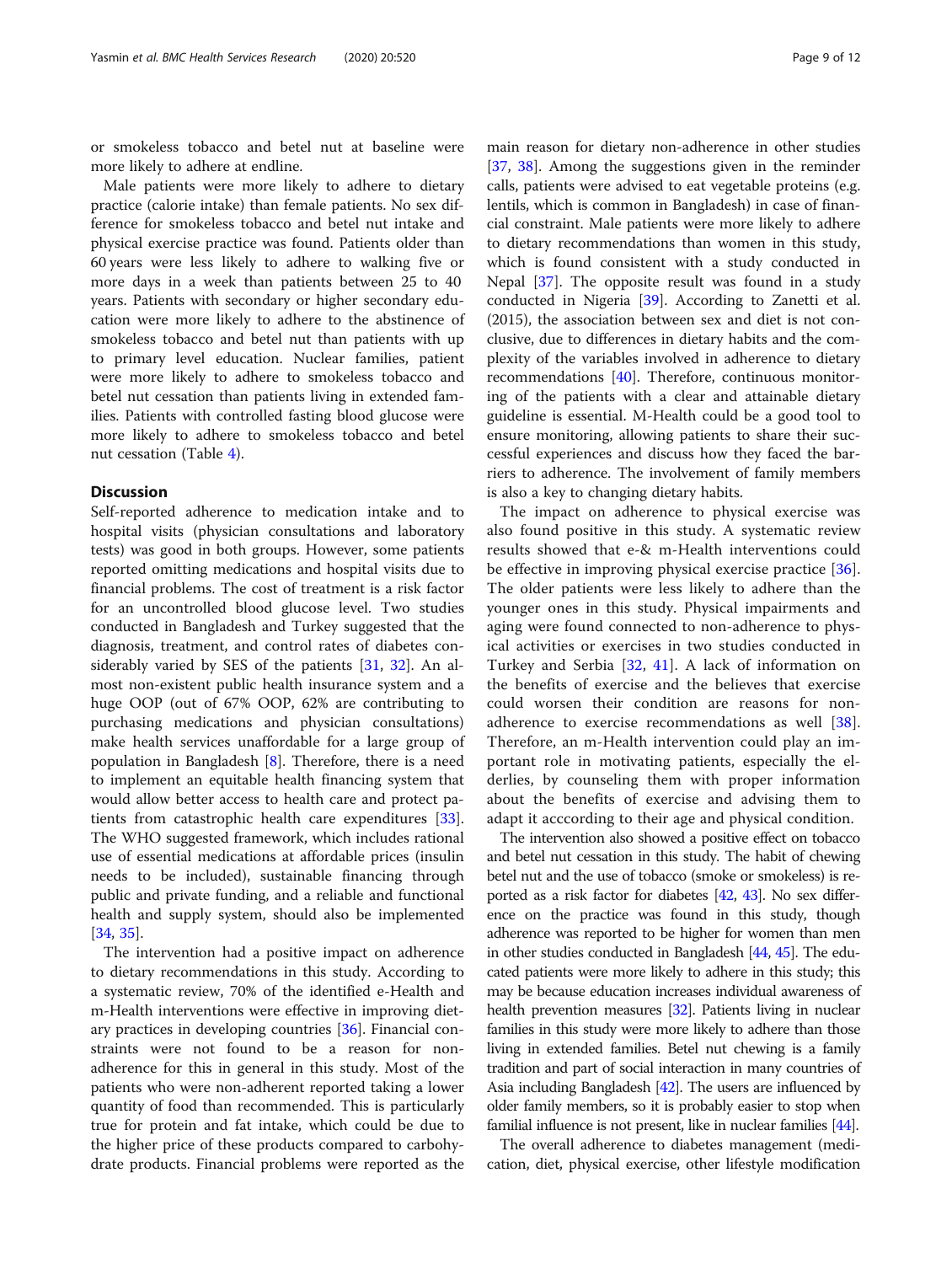measures) has a direct effect on blood glucose control. The intervention group showed a significant improvement in the control of blood glucose, which was not the case in the control group. This result is found consistent to two systematic reviews [[36](#page-11-0), [46\]](#page-11-0). This bio-medical outcome also confirmed the self-reported information collected in this survey on different adherence dimensions.

At baseline, relatively high adherence to medication intake and very low adherence to other lifestyle measures were observed in both groups. One hypothesis is that physicians place more emphasis on medication intake and the patients might have less awareness in general about lifestyle modification measures; which is also observed in other studies conducted in Bangladesh and India [\[47](#page-11-0), [48](#page-11-0)]. Several m-Health projects have been implemented in Bnagladesh, but this project differs as individually tailored interactive voice calls in local language was used considering the older age group patients and the low literacy rate in the country (62.5% population has no formal education)  $[18]$  $[18]$ . The communication was personally tailored to the needs of the patients according to the information given in the baseline survey. This provided the patients a feeling of being specially taken care of, which may have increased their motivation and feeling of responsibility to follow their treatment advices and stay adherent. One review article and two other interventional studies conducted in the USA and Malawi stated that voice call was preferred by the patients due to the personalized information [[49](#page-11-0)–[51](#page-11-0)]. It has also been reported by other studies that the tools work well when they are customized, and when the language and the content of the tools are highly relevant to the individual patient [\[50](#page-11-0)–[52\]](#page-11-0).

The patients enrolled in this study had access to a 24/7 call center free of cost, but very few patients made use of this service during the intervention since they did not perceive the need for it. But in case of buying the services, the cost of the calls is still high for most of the people in Bangladesh [[19](#page-10-0)]. The suggested option is to offer free or subsidized call rates within the m-Health service provisions [[53](#page-11-0)]. M-Health (voice call and/or SMS) and call center services through improving adherence and thereby treatment outcomes (including slowing down the complications), could help to reduce the consultations for advises or consultations for complications. This would in turn reduce some costs for the patients, removing transportation cost, and cutting the indirect cost of time off from work either due to coming to or waiting at the health facility, both for the patients and the attendants. This way at the provider level, m-Health could help to remove the additional load of unnecessary patient visits [\[54\]](#page-11-0). Therefore, considering the health system problems of Bangladesh and the encouraging results of m-Health interventions, it would be of great benefit to add m-Health services to the

regular medical services. A public-private partnership (PPP) with non-governmental organizations (NGOs) and telecommunications companies could be considered to provide free or subsidized m-Health services to the population, especially to those with lower SES, addressing the issue of accessibility, availability, and affordability.

### Limitations

This study has several limitations. First, the patients were recruited from a tertiary care hospital (BIHS) in Dhaka, Bangladesh. Therefore, the patients were unlikely to represent all patients with DM 2 in the country, which influences the generalizability of the results. Second, female participation was significantly higher in both groups, which was found consistent with the hospital records. Third, a total of 47 participants could not be interviewed at endline. But these individuals were not significantly different from the study population. Fourth, adherence was self-reported, which may lead to an overreport of adherence (social desirability bias). To overcome this, direct measures of clinical outcomes (blood glucose values) were added.

#### Conclusions

The study showed a positive impact of the m-Health intervention on patients´ adherence particularly for diet, physical exercise, cessation of tobacco and betel nut, and control of blood glucose levels. Financial constraints were found to be the main reason for omitting medications and hospital visits and were also linked to uncontrolled blood glucose level. An almost non-existent public health insurance system and a huge OOP threatened the treatment at the patient level. A public health insurance system and the enlisting of NCD medications to the essential medicine list would help reduce inequity and financial constraints. The individually tailored interactive voice calls complemented the information given by physicians to patients during the consultations, highlighting in particular the broader aspects of the management of diabetes and the importance of not focusing solely on medications. This has proven effective in increasing adherence and in giving adequate support to the patients to better manage their disease.

#### Abbreviations

BADAS: Bangladesh Diabetes Association; BIHS: Bangladesh Institute of Health Sciences; BUHS: Bangladesh University of Health Sciences; DALY: Disability-adjusted life years; DM 2: Diabetes Mellitus Type 2; CHO: Carbohydrate; HIGH: Heidelberg Institute of Global Health; LMIC: Lowand middle-income country; m-Health: Mobile health; NCD: Noncommunicable disease; NGO: Non-government organization; NIPORT: National Institute of Population Research and Training; OOP: Out-ofpocket payment; PPP: Public-private partnership; RCT: Randomized Control Trial; SMS: Short message service; SES: Socio-economic status; TRCL: Telemedicine Reference Center Ltd.; USA: United States of America; WHO: World Health Organization; YLL: Years of life lost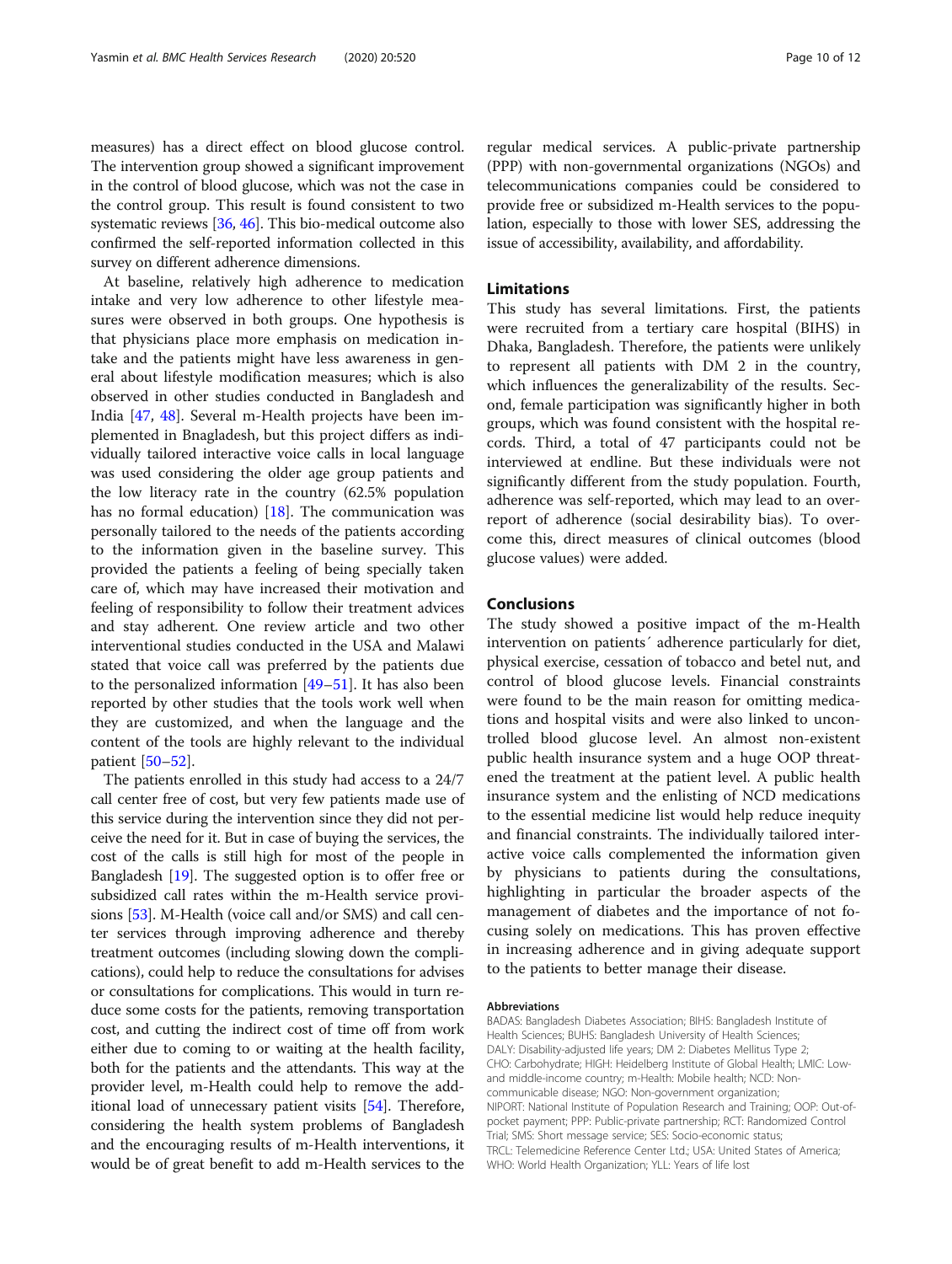#### <span id="page-10-0"></span>Acknowledgements

#### Not applicable

The trial has been retrospectively registered to the German Register for Clinical Trial (Deutschen Register Klinischer Studien DRKS) with the number: DRKS00017647.

#### Ethical approval and consent to participate

This study was a joint collaborative project between the Institute of Global Health (HIGH), University of Heidelberg, Germany and the Bangladesh University of Health Sciences (BUHS), Dhaka, Bangladesh. The study has been performed in accordance with the Declaration of Helsinki and got the ethical clearance from the Ethics Commission of the Medical Faculty of the University of Heidelberg, Germany (S-281/2013), and the Ethics Committee of Bangladesh Diabetes Association, Dhaka, Bangladesh (BADAS-ERC/EC/13/ 00110). A written informed consent was obtained from all participants.

#### Authors' contributions

FY: design of the study, analysis and interpretation of data, drafting the manuscript; NN: analysis and interpretation of data, drafting the manuscript; BB: design of the study, review of the manuscript; LA: design of the study, review of the manuscript; RS: design of the study, review of the manuscript; AS: design of the study, analysis and interpretation of the data, drafting the manuscript. All authors have read and approved the manuscript. FY and AS are the guarantors of the manuscript.

#### Funding

The study was part of a PhD project. The first author was supported by a scholarship from Erasmus Mundus Mobility from Asia (EMMA) for her study. The study itself was funded by BUHS and Heidelberg Institute of Global Health (HIGH). The funding bodies played no role in the design of the study and collection, analysis, and interpretation of data and in writing the manuscript.

#### Availability of data and materials

Data will be available on request. The first author is the responsible person to contact for data access.

#### Consent for publication

Not applicable.

#### Competing interests

The authors declare that there are no competing interests.

#### Author details

<sup>1</sup>Heidelberg Institute of Global Health (HIGH), Heidelberg University Hospital, Heidelberg, Germany. <sup>2</sup>Friede Springer Endowed Professorship for Global Child Health, Faculty of Health/Department of Human Medicine, University of Witten/Herdecke, Alfred-Herrhausen-Str. 50, 58448 Witten, Germany. <sup>3</sup>Independent Consultant, Marburg, Germany. <sup>4</sup>Pothikrit Institute of Health Studies, Dhaka, Bangladesh.

#### Received: 22 May 2019 Accepted: 1 June 2020 Published online: 08 June 2020

#### References

- 1. IDF. IDF Diabetes Atlas. In: 7th edition: nternational Diabetes Federation (IDF); 2015.
- 2. IDF. IDF Diabetes Atlas. In: 8th edition: International Diabetes Federation (IDF); 2017.
- 3. IDF. Bangladesh Country report 2017. In: 8th Edition. vol. 8th Edition: International Diabetes Federation; 2017a.
- 4. WHO. World Health Organization-Diabetes country profiles, 2016: WHO Report In. Geneva: WHO; 2016.
- 5. Bhutani J, Bhutani S. Worldwide burden of diabetes. Indian J Endocrinol Metab. 2014;18(6):868–70.
- 6. (IHME) IfHMaE. GBD Profile: Bangladesh, Institute for Health Metrics and Evaluation. Seattle; 2010.
- 7. MOHFW. Bangladesh National Health Accounts (BNHA-III) 1997-2007, Part I. Dhaka: Health economics unit (HEU) MoHaFW; 2011.
- 8. MOHFW. Bangladesh National Health Accounts 1997–2012. Dhaka: Health Economics Unit (HEU) MoHaFW, Bangladesh; 2015.
- 9. WHO. In: WHO, editor. Non-Communicable Disease Risk Factor Survey Bangladesh 2010: WHO Report. Geneva: World Health Organization (WHO); 2010.
- 10. WHO: Bangladesh Health System Review. Health Systems in Transition 5 (3): WHO Report. WHO, 5 (3). Geneva: World Health Organization (WHO); 2015.
- 11. Horne R, Weinman J, Barber N, Elliott C, Morgan F. Concordance, adherence and compliance in medicine taking. In: Report for the National Coordinating Centre for NHS Service Delivery and Organisation R & D (NCCSDO) Centre for Health Care Research University of Brighton, Falmer, Brighton, UK, vol. 2005; 2005.
- 12. Touchette DR, Shapiro NL. Medication compliance, adherence, and persistence: current status of behavioral and educational interventions to improve outcomes. J Manag Care Pharm. 2008;14(6):S2–S10.
- 13. Dimatteo MR. Variations in Patients' Adherence to Medical Recommendations A Quantitative Review of 50 Years of Research. Med Care. 2004a;42:200–9.
- 14. WHO. Adherence to long term therapies: policy for action. Geneva: WHO; 2001.
- 15. DiMatteo MR. Social support and patient adherence to medical treatment: a meta-analysis. Health Psychol. 2004;23(2):207–2018.
- 16. Miller TA, Dimatteo MR. Importance of family/social support and impact on adherence to diabetic therapy. Diabetes Metab Syndr Obes. 2013;6:421–6.
- 17. BTRC. Mobile Phobe subscriber in Bangladesh, September, 2018. Dhaka: Bangladesh Telecommunication Regulatory Commission, Government of the People's Republic of Bangladesh; 2018.
- 18. NIPORT. Bangladesh demographic and heath survey (BDHS), 2014. In. Edited by National Institute of population research and training (NIPORT) MoHaFW. Dhaka: Ministry of Health and Family Welfare; 2016.
- 19. Ivatury G, Moore J, Bloch A. A doctor in your pocket: health hotlines in developing countries. Innovations. 2009;4(1):119–53.
- 20. Andreatta P, Debpuur D, Danquah A, Perosky J. Using cell phones to collect postpartum hemorrhage outcome data in rural Ghana. Int J Gynaecol Obstet. 2011;113(2):148–51.
- 21. Aranda-Jan CB, Mohutsiwa-Dibe N, Loukanova S. Systematic review on what works, what does not work and why of implementation of mobile health (mHealth) projects in Africa. BMC Public Health. 2014;14:188.
- 22. Chang LW, Kagaayi J, Arem H, Nakigozi G, Ssempijja V, Serwadda D, Quinn TC, Gray RH, Bollinger RC, Reynolds SJ. Impact of a mHealth intervention for peer health workers on AIDS care in rural Uganda: a mixed methods evaluation of a cluster-randomized trial. AIDS Behav. 2011;15(8):1776–84.
- 23. Haberer JE, Kiwanuka J, Nansera D, Wilson IB, Bangsberg DR. Challenges in using mobile phones for collection of antiretroviral therapy adherence data in a resource-limited setting. AIDS Behav. 2010;14(6):1294–301.
- 24. Hoffman JA, Cunningham JR, Suleh AJ, Sundsmo A, Dekker D, Vago F, Munly K, Igonya EK, Hunt-Glassman J. Mobile direct observation treatment for tuberculosis patients: a technical feasibility pilot using mobile phones in Nairobi, Kenya. Am J Prev Med. 2010;39(1):78–80.
- 25. Rotheram-Borus MJ, Richter L, Van Rooyen H, van Heerden A, Tomlinson M, Stein A, Rochat T, de Kadt J, Mtungwa N, Mkhize L, et al. Project Masihambisane: a cluster randomised controlled trial with peer mentors to improve outcomes for pregnant mothers living with HIV. Trials. 2011;12:2.
- 26. Siedner MJ, Haberer JE, Bwana MB, Ware NC, Bangsberg DR. High acceptability for cell phone text messages to improve communication of laboratory results with HIV-infected patients in rural Uganda: a crosssectional survey study. BMC Med Inform Decis Mak. 2012;12:56.
- 27. Sultana AM. Factors effect on women autonomy and decision-making power within the household in rural communities. J Appl Sci Res. 2011;7(1):18–22.
- 28. van Heerden A, Norris S, Tollman S, Richter L, Rotheram-Borus MJ. Collecting maternal health information from HIV-positive pregnant women using mobile phone-assisted face-to-face interviews in Southern Africa. J Med Internet Res. 2013;15(6):e116.
- 29. Zurovac D, Larson BA, Sudoi RK, Snow RW. Costs and cost-effectiveness of a mobile phone text-message reminder programmes to improve health workers' adherence to malaria guidelines in Kenya. PLoS One. 2012;7(12):e52045.
- 30. Zurovac D, Talisuna AO, Snow RW. Mobile phone text messaging: tool for malaria control in Africa. PLoS Med. 2012;9(2):e1001176.
- 31. Rahman MS, Akter S, Abe SK, Islam MR, Mondal MNI, Rahman JAMS, Rahman MM. Awareness, treatment, and control of diabetes in Bangladesh: a Nationwide population-based study. PLoS One. 2015;10(2):e0118365.
- 32. Atan G, Karabulutlu EY. Relationship between Demographic Features, Adherence to Treatment and Quality of Life of Hypertension Patients in Turkey. Int J Caring Sci. 2017;10(3):1624.